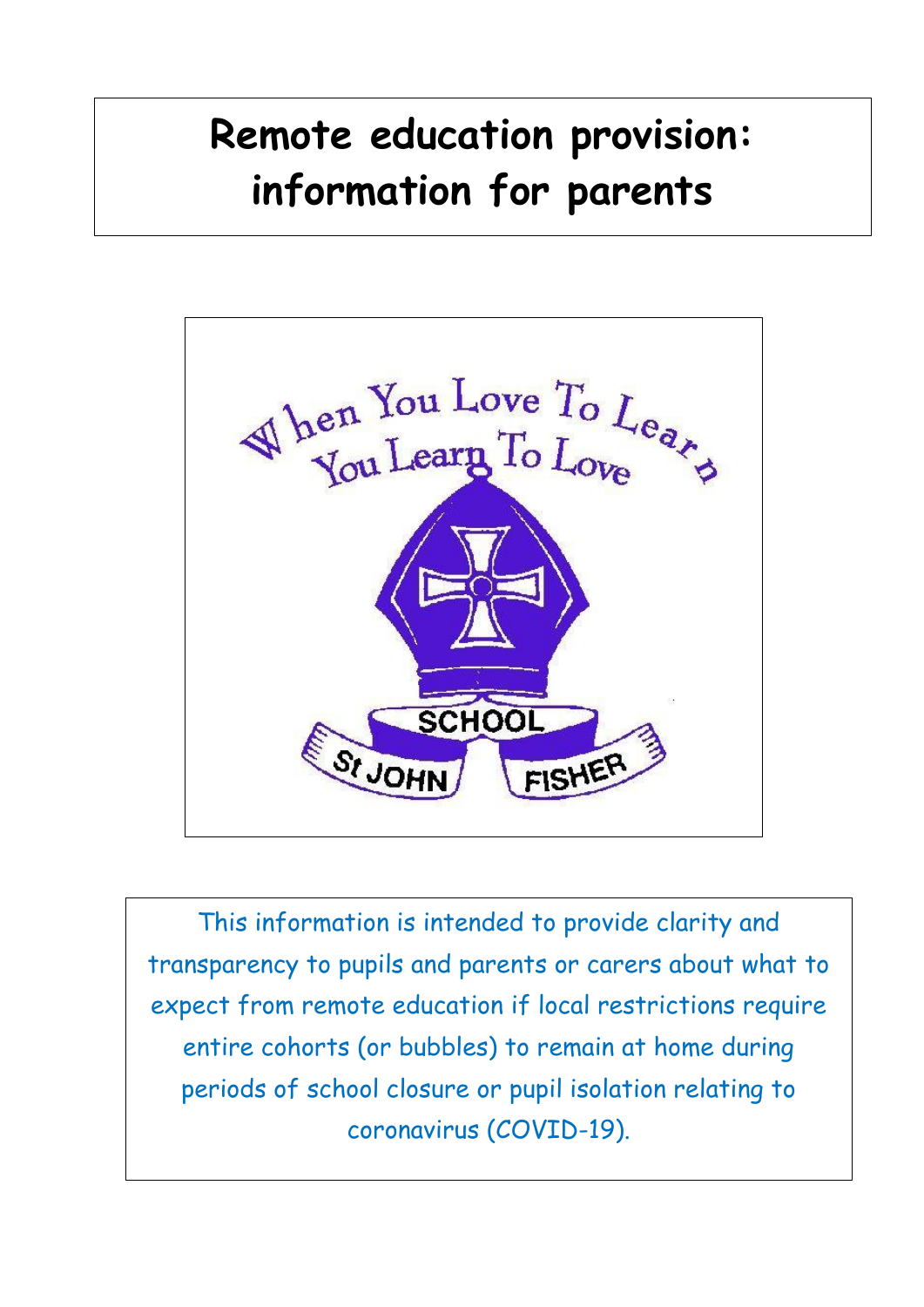## **The remote curriculum: what is taught to pupils at home**

A pupil's first day or two of being educated remotely might look different from our standard approach, while we take all necessary actions to prepare for a longer period of remote teaching.

**What should my child expect from immediate remote education in the first day or two of pupils being sent home?**

Our children can access the usual online learning tools that form a regular part of their usual homework, as set out in the curriculum letters shared with parents at the start of each term – these letters are on the school website under the side tab –SUPPORT MY CHILD WITH HOME LEARNING

# **Following the first few days of remote education, will my child be taught broadly the same curriculum as they would if they were in school?**

Please see below some statements that may be helpful. In this section, please delete all statements that do not apply, and add details if appropriate:

We teach the same curriculum remotely as we do in school wherever possible and appropriate, in subjects such as English, Maths, Religion, History and Geography.

However, we have needed to make some adaptations in some subjects.

For example, PE will be different as will Science if a practical investigation had been planned to take place in the classroom.

## **Remote teaching and study time each day**

## **How long can I expect work set by the school to take my child each day?**

We expect that remote education (including remote teaching and independent work) will take pupils broadly the following number of hours each day:

| Key Stage 1 | Between 3 and 4 hours a day            |
|-------------|----------------------------------------|
|             | Between 12 and 1pm - this time will be |
|             | a dedicated lunch break                |
| Key Stage 2 | Between 3 and 4 hours a day            |
|             | Between 12 and 1pm - this time will be |
|             | a dedicated lunch break                |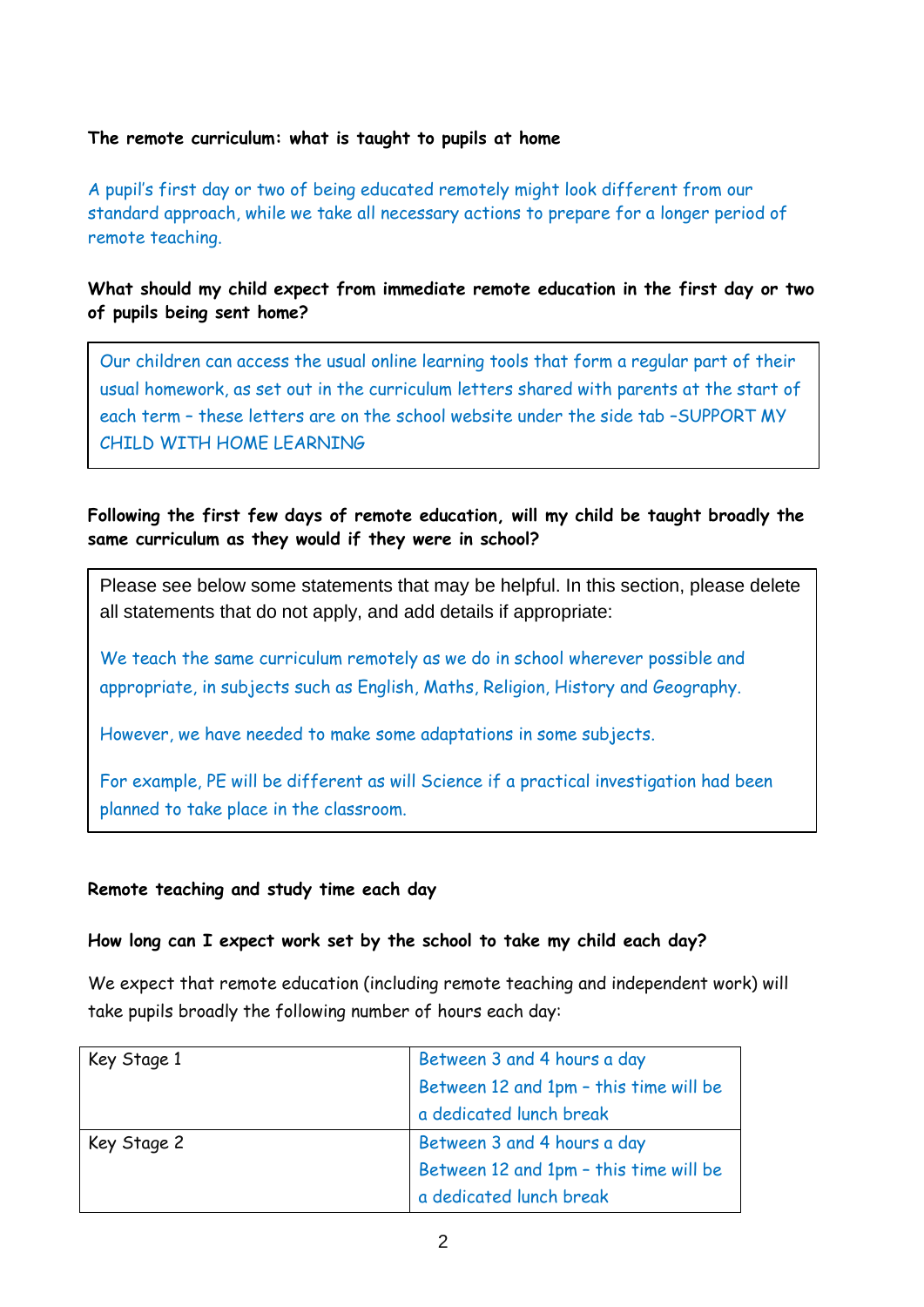#### **Accessing remote education**

#### **How will my child access any online remote education you are providing?**

All children in our school will access their online remote learning using our communication tool 'SEESAW', which they are already familiar with from regular use in the classroom. The children will also be using the learning platforms below.

| Seesaw                 | https://app.seesaw.me/#/login            |
|------------------------|------------------------------------------|
| <b>Emile Education</b> | https://web.emile-education.com/         |
| Flash Academy          | www.flashacademy.com                     |
| <b>Education City</b>  | www.educationcity.com                    |
| <b>Conquer Maths</b>   | www.mathsonline.com.au/login?countryId=2 |
| Sum Dog                | www.sumdog.com/user/sign_in              |
| Frog Play              | www.frogplay.net/my/login                |

## **If my child does not have digital or online access at home, how will you support them to access remote education?**

We recognise that some pupils may not have suitable online access at home. We take the following approaches to support those pupils to access remote education:

We recognise that some pupils may not have suitable online access at home. School Laptops can be loaned to families upon request for Vulnerable Families.

Where families have no internet access, free SIM cards with preloaded data allowances are available from the school upon request.

Families can also request paper based workbooks as an alternative solution, although these tasks are unlikely to be fully aligned with the work being set for the majority of the children through the online access.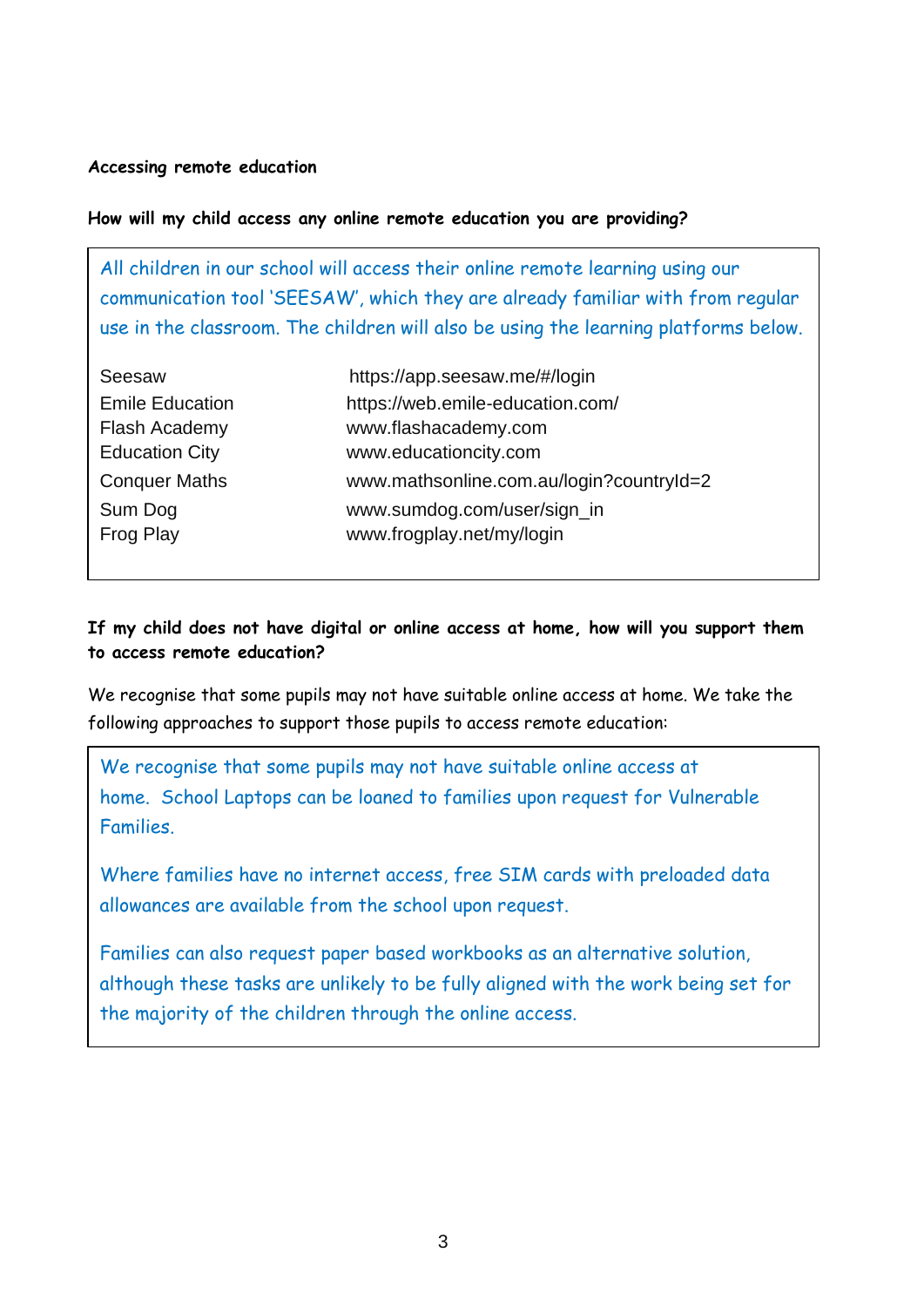### **How will my child be taught remotely?**

#### We use a combination of the following approaches to teach pupils remotely:

We use a combination of approaches to teach pupils remotely. From January 2021, the content on Seesaw mirrors that which the children in school are accessing with their teacher. This means that upon children's return to school there is little catch up required. Some examples of what is provided by the school are:-

- Daily Worship to start each day
- Maths lesson using Oak National Teaching work from the lesson linked to work books provided by the school to every child.
- English lesson using Oak National Teaching work from the lesson linked to work books provided by the school to every child.
- Science lesson using Oak National Teaching work from the lesson linked to work books provided by the school to every child.
- Foundation Subjects using Oak National Teaching History, Geography, Computing.
- Physical Education sessions Joe Wicks etc.
- All of the above then triple linked to the various Online Learning Platforms we already use with the children

#### **Engagement and feedback**

## **What are your expectations for my child's engagement and the support that we as parents and carers should provide at home?**

The school's ethos is informed by the belief that we are all members of the SJF family and we work together to support one another and learn from one another. In that spirit, parents will want to monitor, support and celebrate their child's learning whilst away from the classroom.

## **How will you check whether my child is engaging with their work and how will I be informed if there are concerns?**

Pupils can submit their learning through 'Seesaw'. The school will seek to contact families by telephone on a weekly basis to check in with families to understand the successes and challenges that might be being faced with respect to the set remote learning. Pupil's usage of 'Seesaw' and our supporting educational apps are monitored by school staff in order to provide support where necessary.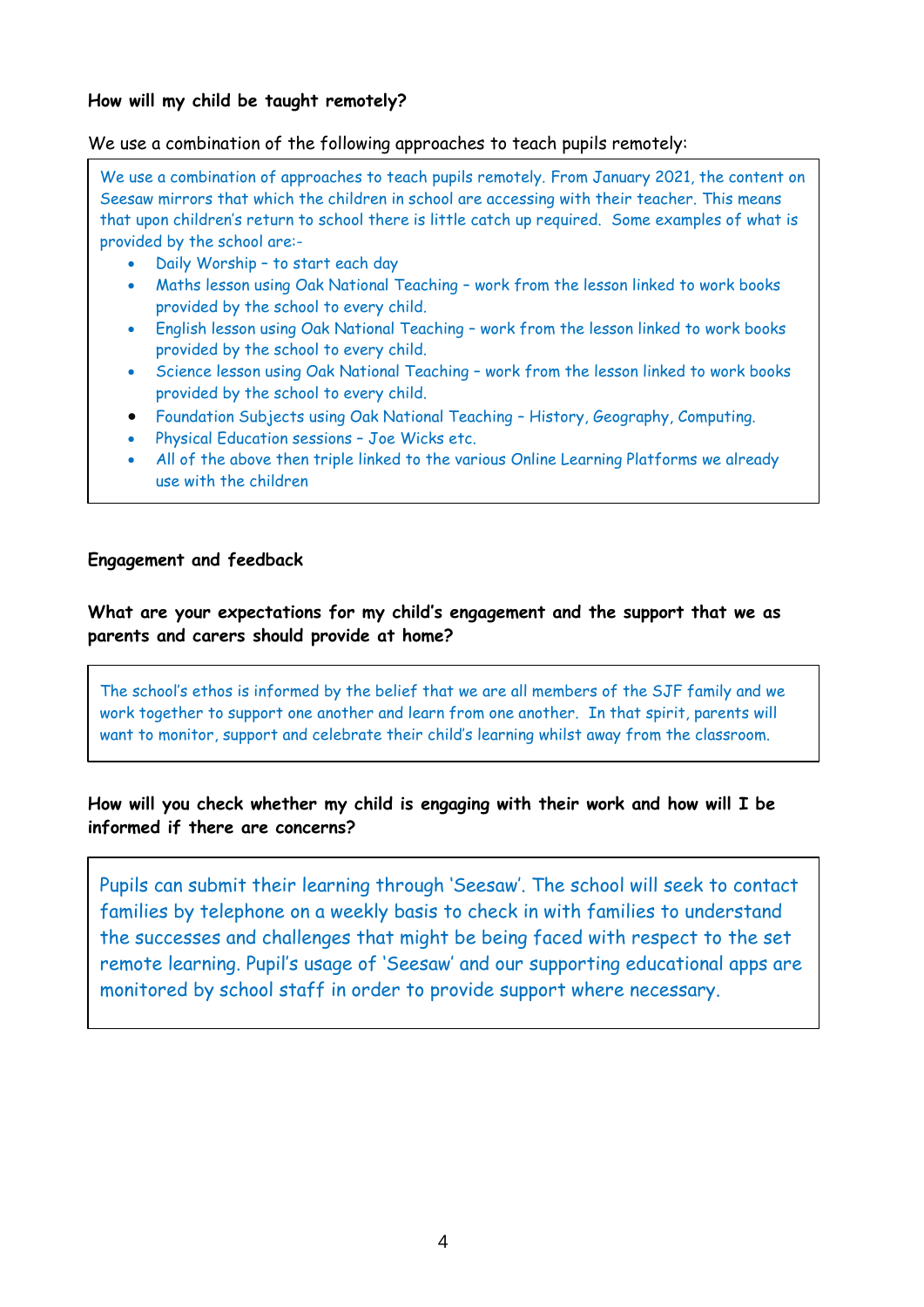## **How will you assess my child's work and progress?**

Feedback can take many forms and may not always mean extensive written comments for individual children. For example, whole-class feedback or quizzes marked automatically via digital platforms are also valid and effective methods, amongst many others. Our approach to feeding back on pupil work is as follows:

- Comments on Seesaw from teachers
- Answering support questions from pupils posed through Seesaw
- Automatically marking submissions giving pupils immediate feedback
- Posting answers to closed tasks such as reading comprehensions and maths tasks – if required
- Peer feedback and support through Google Classroom
- Certificates and awards generated from the school's education apps monitored and led by AHTeachers

## **Additional support for pupils with particular needs**

# **How will you work with me to help my child who needs additional support from adults at home to access remote education?**

We recognise that some pupils, for example some pupils with special educational needs and disabilities (SEND), may not be able to access remote education without support from adults at home. We acknowledge the difficulties this may place on families, and we will work with parents and carers to support those pupils in the following ways:

We recognise that some pupils, for example some pupils with special educational needs and disabilities (SEND), may not be able to access remote education without support from adults at home.

We acknowledge the difficulties this may place on families, and we will work with parents and carers to support those pupils on a case-by-case basis.

In the first instance families should raise practical concerns with their child's class teacher.

If concerns surrounding these difficulties continue families should contact the school's SENCO to seek further advice and support.